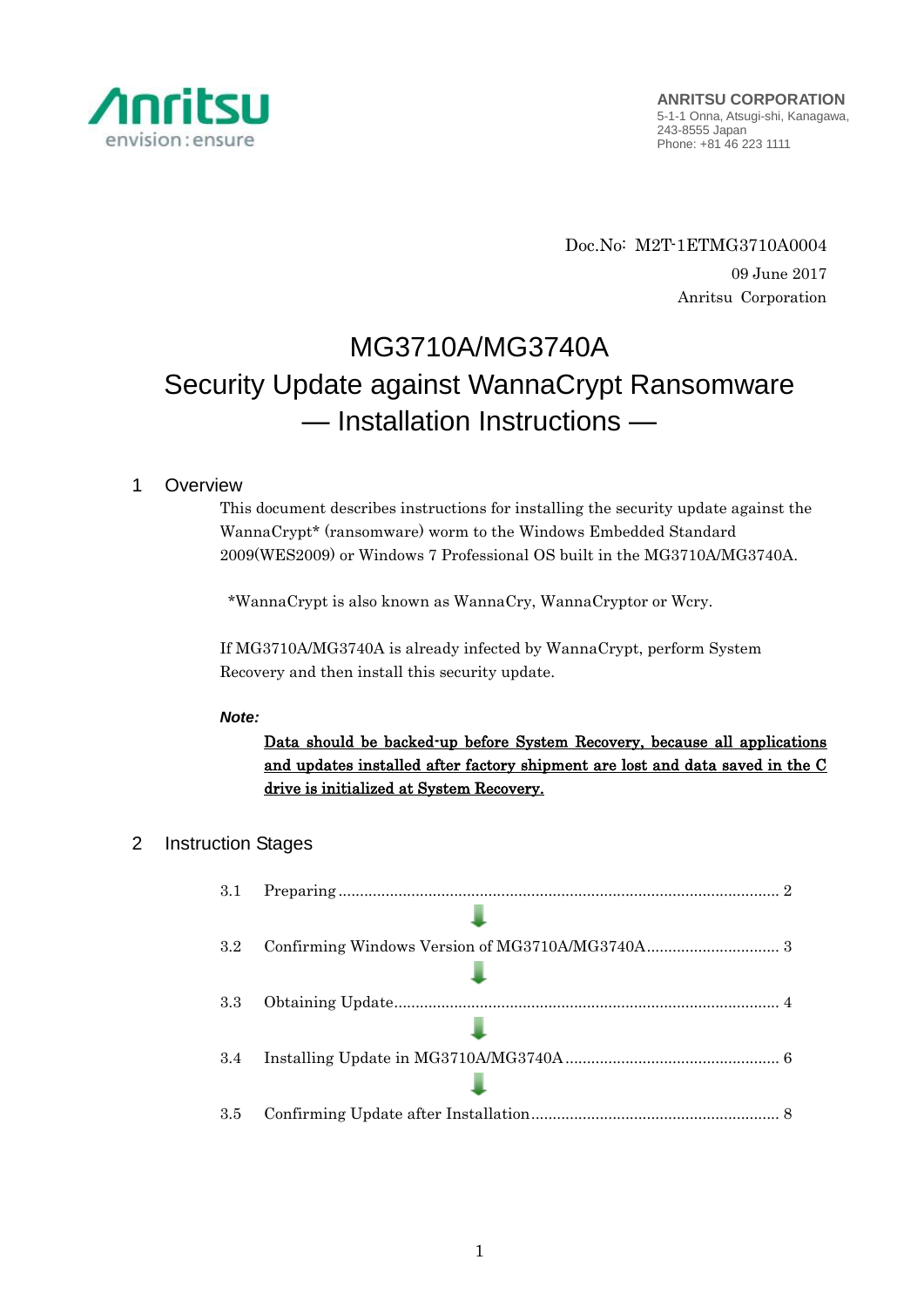# <span id="page-1-1"></span><span id="page-1-0"></span>3 Instructions

# 3.1 Preparing

1. Equipment needed for installation

The following equipment is needed for installing the update.

- •Internet-connected PC
- USB flash memory that can be mounted on both MG3710A/MG3740A and PC desktops.

The USB flash memory must not have any security management function.

•Mouse and keyboard for operating MG3710A/MG3740A.

#### *Note:*

# Scan and confirm that the PC and USB flash memory are not infected by any malware.

2. Backing-up important files

We recommend creating a backup of important data\* to external storage such as USB flash memory to guard against data loss problems when installing the update.

\* Waveform data, analysis results, configuration files, and other important files.

#### *Note:*

Anritsu will not be held liable for loss of data on the storage device in MG3710A/MG3740A.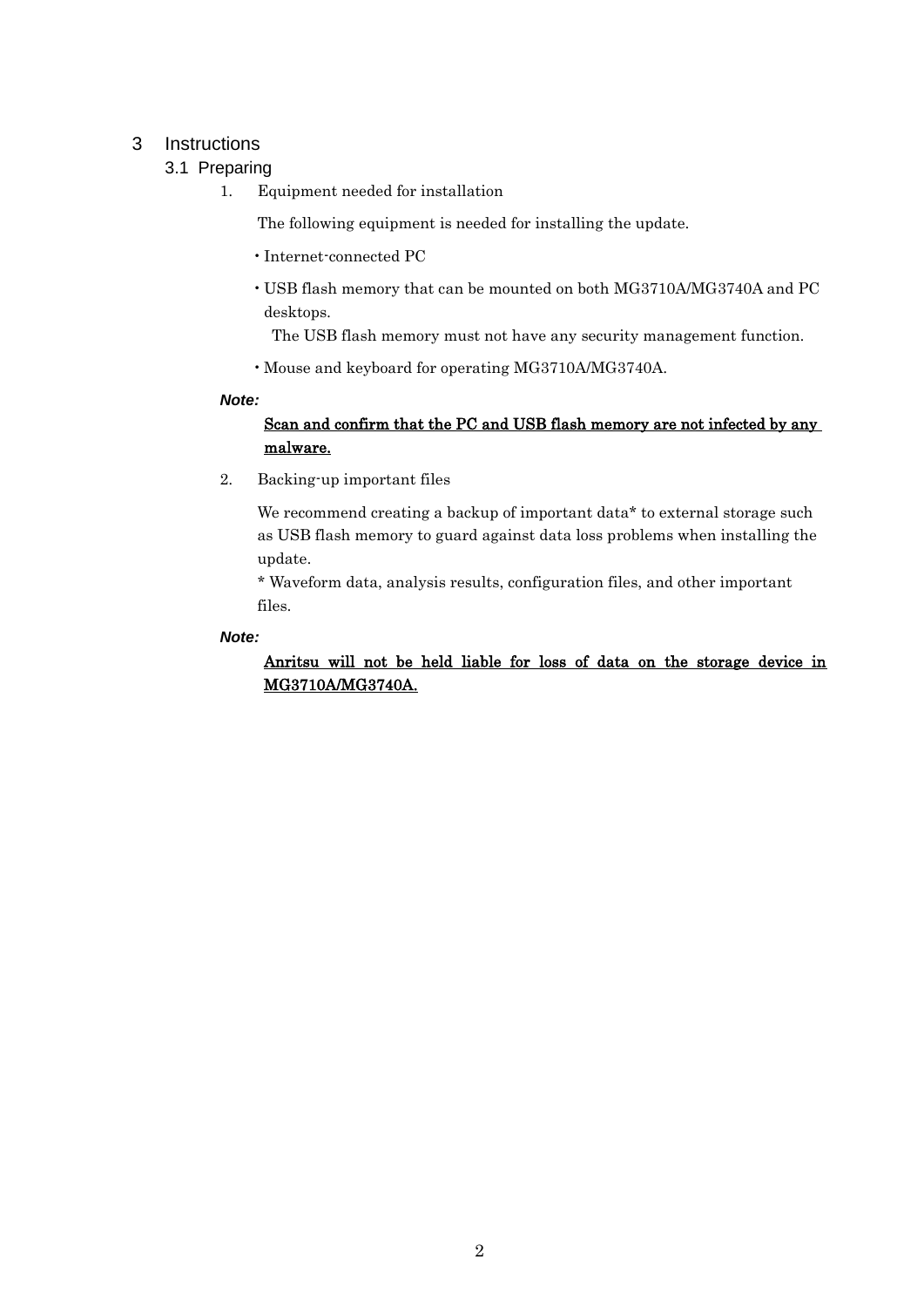## <span id="page-2-0"></span>3.2 Confirming Windows Version of MG3710A/MG3740A

Confirm the build version of the Windows OS in the MG3710A/MG3740A.

- Windows Embedded Standard 2009 (WES2009)
- Windows 7 Professional (32-bit)
	- \* Only when the MG3710A/MG3740A-029 OS "OS Upgrade to Windows7" is built in.
- 1. Right-click "Computer" or "My Computer" from the Windows "Start" menu and click "Properties" from the displayed right-click-menu.
- 2. Confirm the Windows version on the displayed System Properties window.

•Windows Embedded Standard 2009 (WES2009)

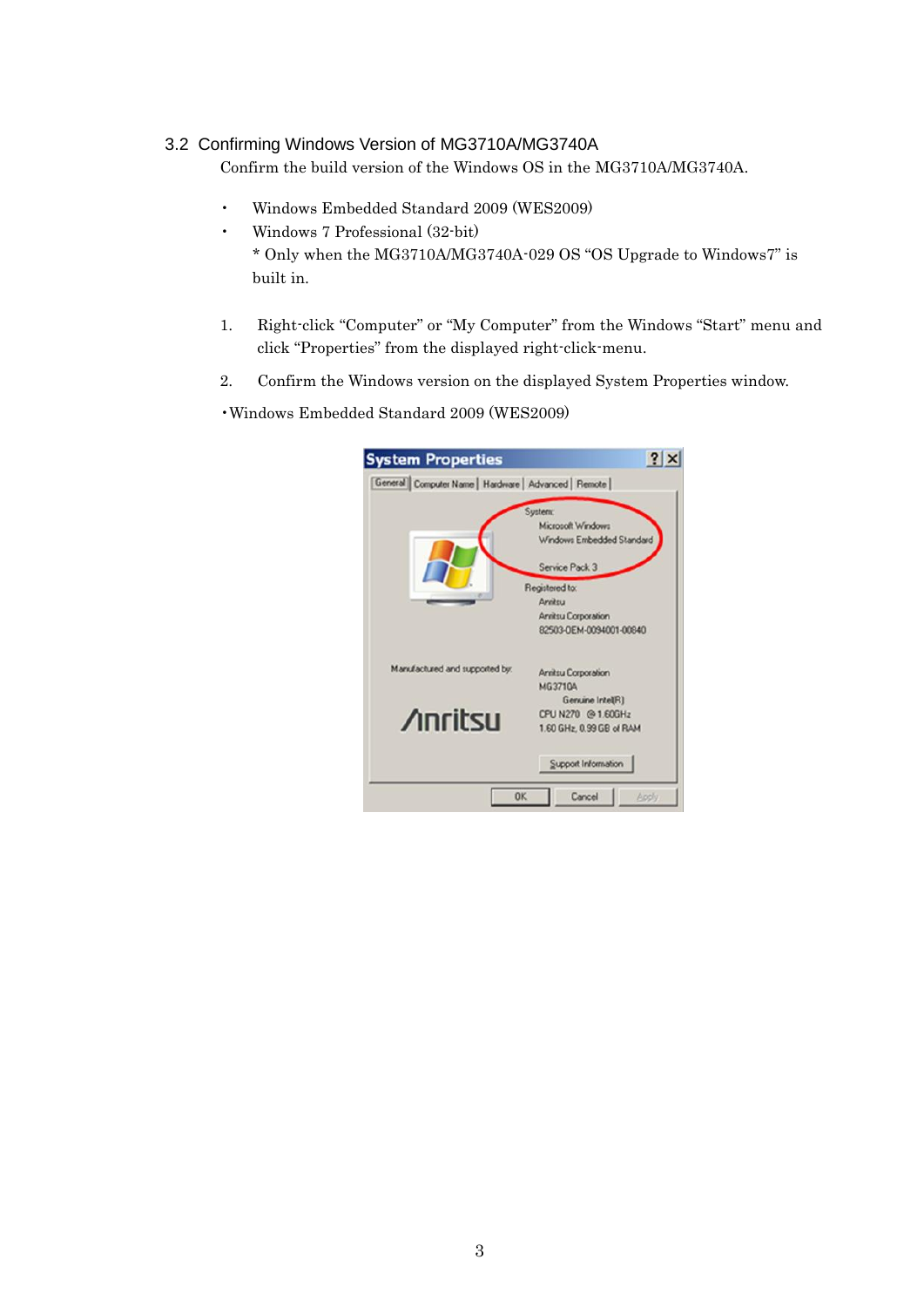•Windows 7 Professional (32bit)

|                           | Control Panel - System and Security - System                        |
|---------------------------|---------------------------------------------------------------------|
| <b>Control Panel Home</b> | View basic information about your computer                          |
| Device Manager            | windows edition                                                     |
| Remote settings           | Windows 7 Professional                                              |
| System protection         | Copyright © 2009 Microsoft Corporation. All rights reserved         |
| Advanced system settings  | Service Pack 1<br>Get more features with a new edition of Windows 7 |
|                           |                                                                     |
|                           |                                                                     |
|                           |                                                                     |
|                           |                                                                     |
|                           |                                                                     |

#### <span id="page-3-0"></span>3.3 Obtaining Update

Download the correct update from Microsoft's homepage. Use an Internet-connected PC to download the update.

This section describes the PC operation for downloading.

#### *Note:*

## DO NOT connect the MG3710A/MG3740A directly to the Internet to download the update.

- If the MG3710A/MG3740A is running Windows Embedded Standard 2009 (WES2009)
- 1. Access the following page and download the update for WES2009 against WannaCrypt.

<http://www.catalog.update.microsoft.com/Home.aspx>

Input KB4012598 in the following box and click "Search".

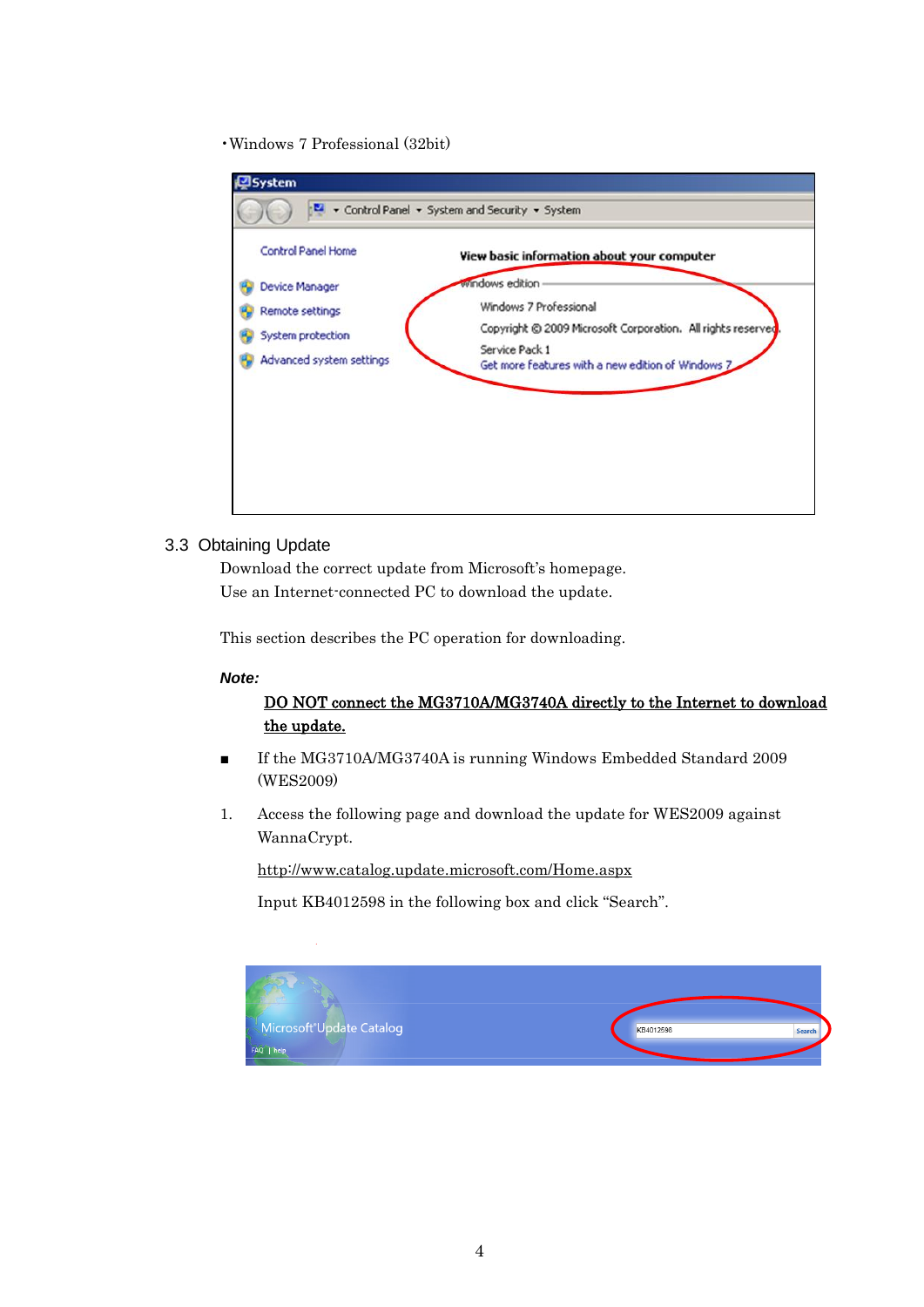2. At the displayed catalog page, click "Download" for "Security Update for WES09 and POSReady 2009 (KB4012598) Windows XP Embedded".

| Microsoft Update Catalog<br>FAQ 1 help                                        |                                                              |                            |              | KB4012598 |        | x Search        |
|-------------------------------------------------------------------------------|--------------------------------------------------------------|----------------------------|--------------|-----------|--------|-----------------|
| Search results for "KB4012598"                                                |                                                              |                            |              |           |        |                 |
| Updates: 1 - 13 of 13 (page 1 of 1)                                           |                                                              |                            |              |           |        | Previous   Next |
| Title                                                                         | Products                                                     | Classification             | Last Updated | Version   | Size:  |                 |
| Security Update for Windows 8 (KB4012598)                                     | Windows 8                                                    | Security Updates 5/13/2017 |              | n/s       | 872 KB | Download        |
| Security Update for Windows XP SP3 (KB4012598)                                | Windows XP                                                   | Security Updates 5/13/2017 |              | n/a       | 665 KB | Download        |
| Security Update for Windows Vista (KB4012598)                                 | Windows Vista                                                | Security Updates 3/12/2017 |              | n/a       | 1.2 MB | Download        |
| Security Update for Windows Server 2008 (KB4012598)                           | Windows Server 2008                                          | Security Updates 3/12/2017 |              | n/s       | 1.2 MB | Download        |
| Security Update for Windows Server 2003 for x64-based Systems (KB4012598)     | Windows Server 2003. Windows Server 2003. Datacenter Edition | Security Updates 5/13/2017 |              | n/a       | 951 KB | Download        |
| Security Update for Windows 8 for x64-based Systems (KB4012598)               | Windows 8                                                    | Security Updates 5/13/2017 |              | n/a       | 984 KB | Download        |
| Security Update for Windows XP SP3 for XPe (KB4012598)                        | Windows XP Embedded                                          | Security Updates 5/13/2017 |              | n/a       | 665 KB | Download        |
| Security Update for Windows Server 2003 (KB4012598)                           | Windows Server 2003 Windows Server 2003. Datacenter Edition  | Security Updates 5/13/2017 |              | n/a       | 682 KB | Download        |
| Security Update for Windows XP SP2 for x64-based Systems (KB4012598)          | Windows XP x64 Edition                                       | Security Updates 5/13/2017 |              | n/a       | 951 KB | Download        |
| Security Update for Windows Vista for x64-based Systems (K84012598)           | Windows Vista                                                | Security Updates 3/12/2017 |              | n/a       | 1.3 MB | Download        |
| Security Update for Windows Server 2008 for Itanium-based Systems (KB4012598) | Windows Server 2008                                          | Security Updates 3/12/2017 |              | n/s       | 1.2 MB | Download        |
| Security Update for Windows Server 2008 for x64-based Systems (KB4012598)     | Windows Server 2008                                          | Security Updates 3/12/2017 |              | n/a       | 1.3 MB | Download        |
| Security Update for WES09 and POSReady 2009 (K84012598)                       | Windows XP Embedded                                          | Security Updates 3/12/2017 |              | n/a       | 665 KB | Download        |

3. At the Download screen, click the file name and save the file to the PC. Copy the file to USB flash memory.

| Download                |                                                                                   |
|-------------------------|-----------------------------------------------------------------------------------|
| <b>Download Updates</b> |                                                                                   |
|                         | Security Update for WES09 and POSReady 2009 (KB4012598)                           |
| English                 | windowsxp-kb4012598-x86-embedded-enu_9515c11bc77e39695b83cb6f0e41119387580e30.exe |
| Hebrew                  | windowsxp-kb4012598-x86-embedded-heb 8064c93bbbf8ea637d1fe538345300b46c3ff115.exe |
| German                  | windowsxp-kb4012598-x86-embedded-deu 8704f226a204954807d4be2a7bb21cae2bc802df.exe |
| Danish                  |                                                                                   |

- If the MG3710A/MG3740A is running Windows 7 Professional (32-bit)
- 1. Access the following page and download the update for Windows 7 against WannaCrypt.

<http://www.catalog.update.microsoft.com/Home.aspx>

Input KB4012212 in the following box and click "Search".



2. At the displayed catalog page, click "Download" for "March, 2017 Security Only Quality Update for Windows 7 (KB4012212) Windows 7".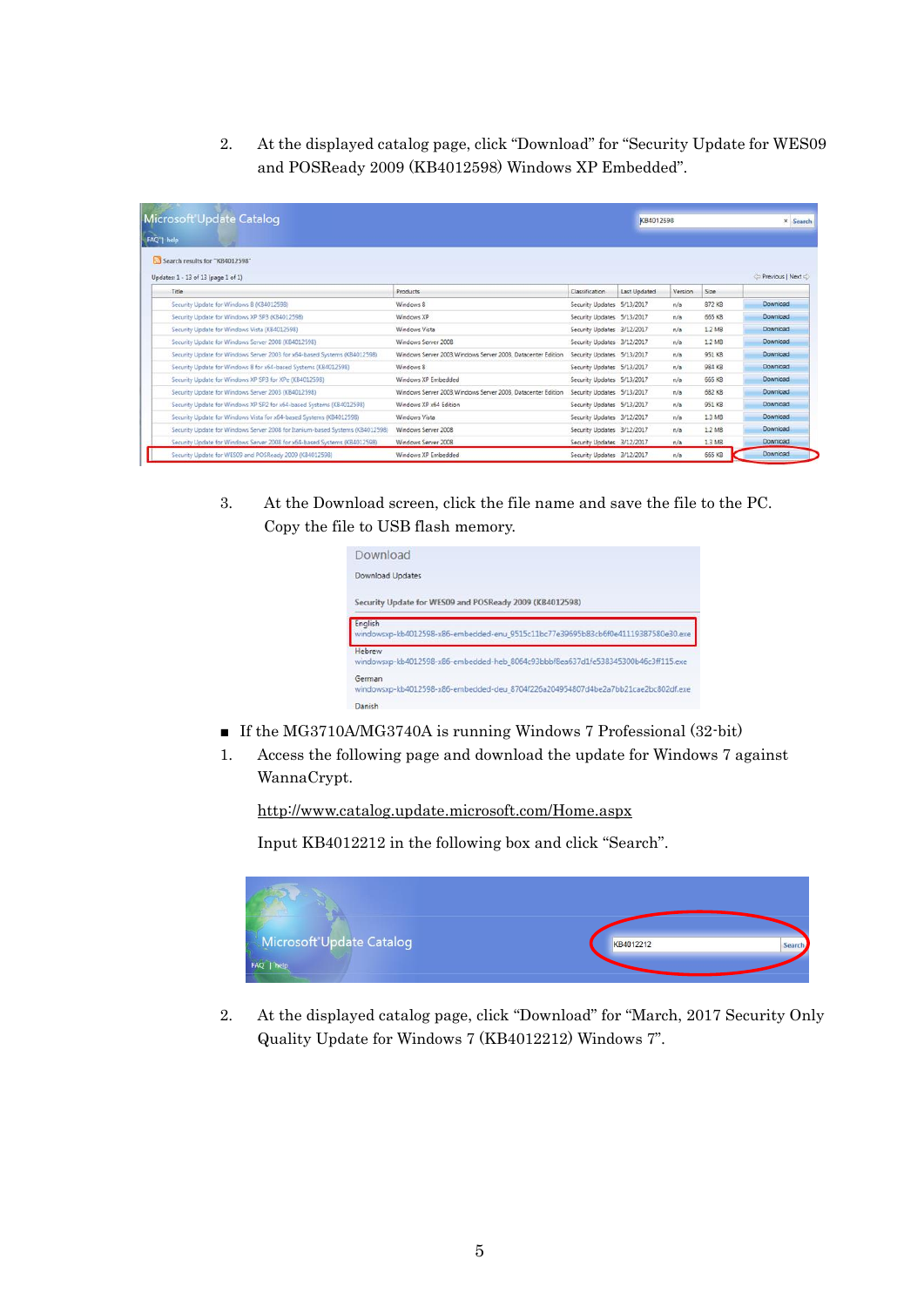| Microsoft Update Catalog<br><b>FAQ'T help</b>                                                              |                             |                  |                     | KB4012212 |         | Search          |
|------------------------------------------------------------------------------------------------------------|-----------------------------|------------------|---------------------|-----------|---------|-----------------|
| Search results for "KB4012212"                                                                             |                             |                  |                     |           |         |                 |
| Updates: 1 - 6 of 6 (page 1 of 1)                                                                          |                             |                  |                     |           |         | Previous   Next |
| Title                                                                                                      | Products                    | Classification   | <b>Last Updated</b> | Version   | Size    |                 |
| March, 2017 Security Only Quality Update for Windows 7 for x64-based Systems (KB4012212)                   | Windows 7                   | Security Updates | 3/28/2017           | n/a       | 33.2 MB | Download        |
| March, 2017 Security Only Quality Update for Windows 7 (KB4012212)                                         | Windows 7                   | Security Updates | 3/28/2017           | n/a       | 18.8 MB | Download        |
| March, 2017 Security Only Quality Update for Windows Embedded Standard 7 (KB4012212)                       | Windows Embedded Standard   | Security Updates | 3/28/2017           | n/a       | 18.8 MB | <b>Download</b> |
| March, 2017 Security Only Quality Update for Windows Embedded Standard 7 for x64-based Systems (KB4012212) | Windows Embedded Standard 7 | Security Updates | 3/28/2017           | n/a       | 33.2 MB | Download        |
| March, 2017 Security Only Quality Update for Windows Server 2008 R2 for x64-based Systems (KB4012212)      | Windows Server 2008 R2      | Security Updates | 3/28/2017           | n/a       | 33.2 MB | Download        |
| March, 2017 Security Only Quality Update for Windows Server 2008 R2 for Itanium-based Systems (KB4012212)  | Windows Server 2008 R2      | Security Updates | 3/28/2017           | n/a       | 34.5 MB | Download        |

3. At the Download screen, click the file name and save the file to the PC. Copy the file to USB flash memory.

| Download                                                             |  |
|----------------------------------------------------------------------|--|
| Download Updates                                                     |  |
| March, 2017 Security Only Quality Update for Windows 7 (KB4012212)   |  |
| indows6.1-kb4012212-x86_6bb04d3971bb58ae4bac44219e7169812914df3f.msu |  |

## <span id="page-5-0"></span>3.4 Installing Update in MG3710A/MG3740A

Quit all applications installed in the MG3710A/MG3740A by the customer.

- 1. Copy the update downloaded as described section [3.3](#page-3-0) "[Obtaining Update](#page-3-0)" to USB flash memory and then plug this memory into the MG3710A/MG3740A USB port.
- 2. Copy the file to the desktop of MG3710A/MG3740A. After copying, unmount the USB flash memory from the desktop.

#### *Note:*

Unmount the USB flash memory by clicking the USB Eject icon on the taskbar at the bottom right of the screen and then remove the USB flash memory from the USB port.

3. Install the update.

Double-click the copied file. The update program will launch. Follow the displayed instructions to continue installation.

4. After the installation, restart Windows but DO NOT restart following the installer's instruction. Check "Do not restart now" and click "Finish", or click "Close".

Power-down the MG3710A/MG3740A using the power button and then reboot.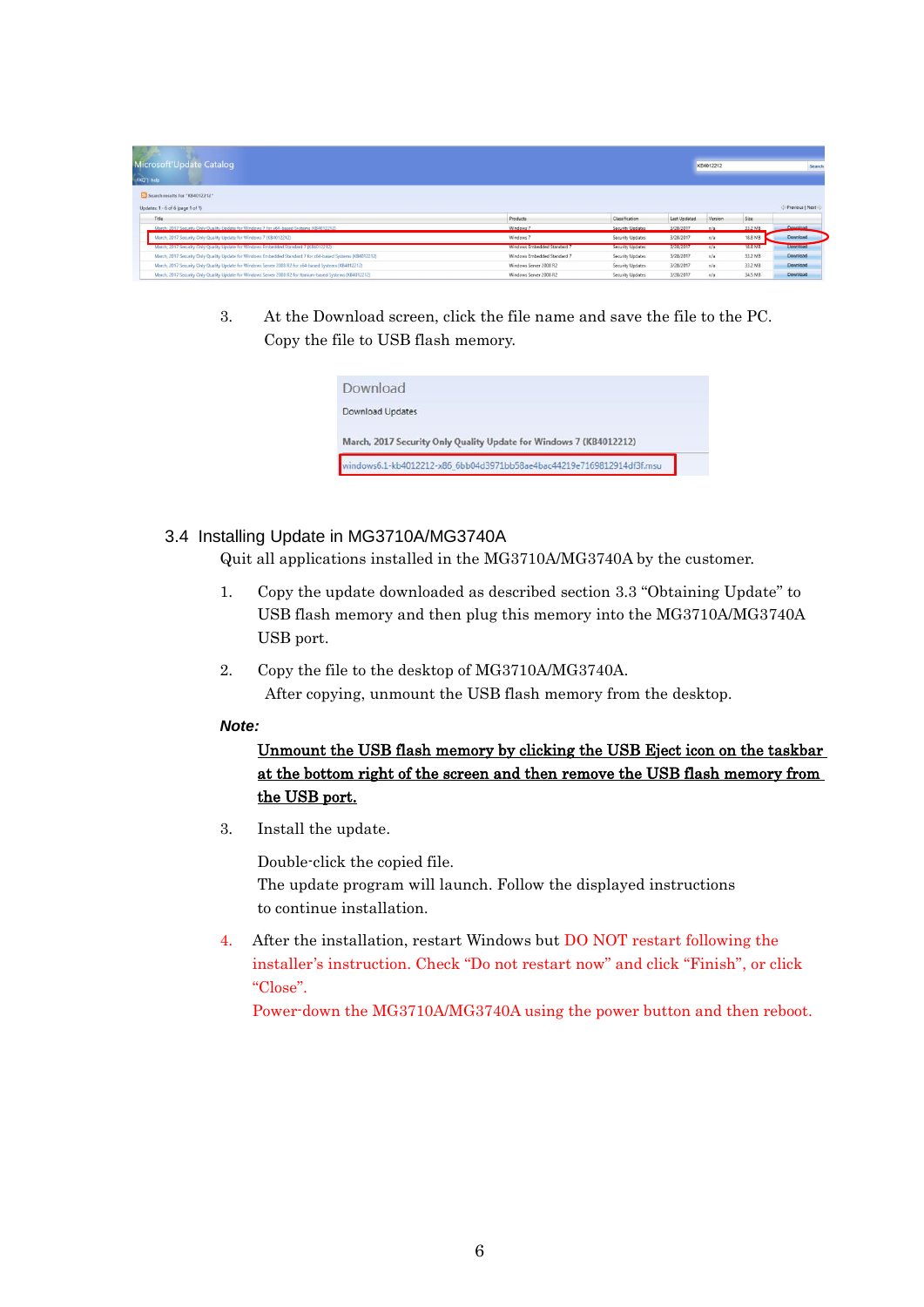■ Windows Embedded Standard 2009(WES2009)



■ Windows 7 Professional (32-bit)

| Download and Install Updates                                                                   |  |
|------------------------------------------------------------------------------------------------|--|
| <b>Installation complete</b><br>You must restart your computer for the updates to take effect. |  |
|                                                                                                |  |
|                                                                                                |  |
|                                                                                                |  |
|                                                                                                |  |
| Restart Now<br>Close                                                                           |  |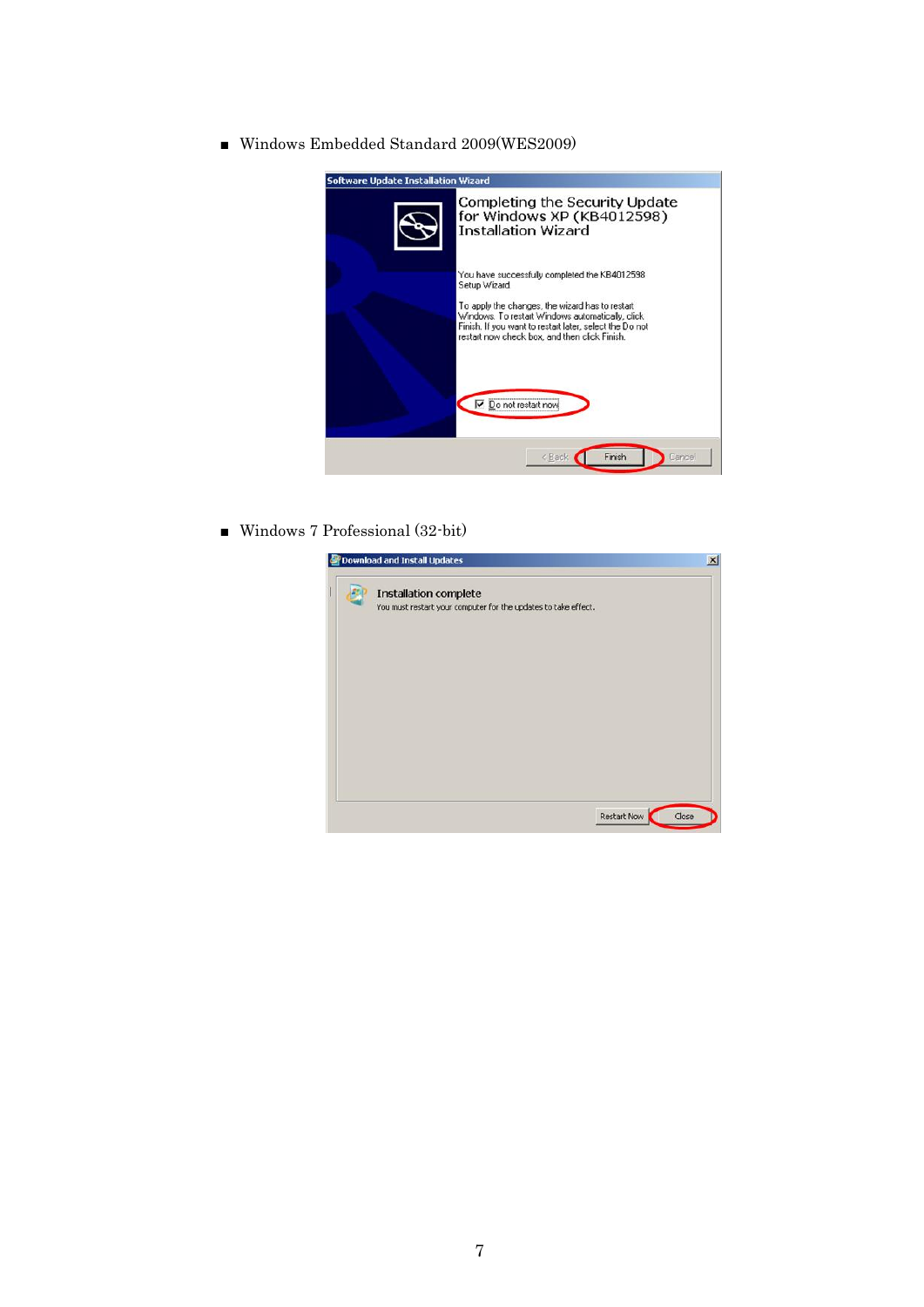## <span id="page-7-0"></span>3.5 Confirming Update after Installation

■ If the MG3710A/MG3740A is running Windows Embedded Standard 2009 (WES2009)

Confirm the installation of the update.

- 1. Click "Start" and select "Control Panel".
- 2. Select "Add or Remove Programs".
- 3. Check "Show Updates" at the top and confirm the presence of "Security Update for Windows XP (KB4012598)" as follows.

|                       | <b>ib</b> Add or Remove Programs                               |                                     |                        | $  $ $\Box$ $\times$ $ $ |
|-----------------------|----------------------------------------------------------------|-------------------------------------|------------------------|--------------------------|
| 尉                     | Currently installed programs and updates:                      | $\boxed{\blacksquare}$ Show updates | Sort by: Name          | $\overline{\phantom{a}}$ |
| Change or<br>Remove   | i5 <sup>9</sup> .NET Framework CA                              |                                     | Installed On 11/4/2011 |                          |
| Programs              | IS NET Framework 2                                             |                                     | Installed On 11/4/2011 |                          |
| $\mathbf{R}$          | 15 Microsoft .NET Framework 3.0 Service Pack 2                 |                                     | Size 169.00MB          |                          |
| Add New               | in WPF2                                                        |                                     | Installed On 11/4/2011 |                          |
| Programs              | <sup>图</sup> XPS                                               |                                     | Installed On 11/4/2011 |                          |
| G                     | i <sup>9</sup> wcs                                             |                                     | Installed On 11/4/2011 |                          |
| Add/Remove            | in WF 32                                                       |                                     | Installed On 11/4/2011 |                          |
| Windows<br>Components | in WPF Other                                                   |                                     | Installed On 11/4/2011 |                          |
|                       | <sup>15</sup> WF                                               |                                     | Installed On 11/4/2011 |                          |
|                       | in WPF 1                                                       |                                     | Installed On 11/4/2011 |                          |
|                       | i <sup>9</sup> WCF                                             |                                     | Installed On 11/4/2011 |                          |
|                       | in WPF2_32                                                     |                                     | Installed On 11/4/2011 |                          |
|                       | in WPF Other 32                                                |                                     | Installed On 11/4/2011 |                          |
|                       | 1. Microsoft .NET Framework 3.5 SP1                            |                                     | Size 28.05MB           |                          |
|                       | Hotfix for Microsoft .NET Framework 3.5 SP1 (KB953595)         |                                     |                        |                          |
|                       | ill Microsoft Visual C++ 2010 x86 Redistributable - 10.0.30319 |                                     | Size<br>11.04MB        |                          |
|                       | PowerXpert                                                     |                                     | 29.29MB<br>Size        |                          |
|                       | 提 REALTEK GbE & FE Ethernet PCI-E NIC Driver                   |                                     | 1.29MB<br>Size         |                          |
|                       | <b>XX</b> Realtek High Definition Audio Driver                 |                                     | 56.94MB<br>Size        |                          |
|                       | i <sup>g</sup> TPService                                       |                                     | 2.37MB<br>Size         |                          |
|                       | Windows XP - Software Updates                                  |                                     |                        |                          |
|                       | Hotfix for Windows YD (VROE4EEQ US)                            |                                     | Installed On 11/4/2011 |                          |
|                       | Security Update for Windows XP (KB4012598)                     |                                     | Installed On 5/19/2017 |                          |
|                       |                                                                |                                     |                        |                          |

4. Delete the update file.

When the installation is confirmed, the copied file is not needed. Delete it from the desktop.